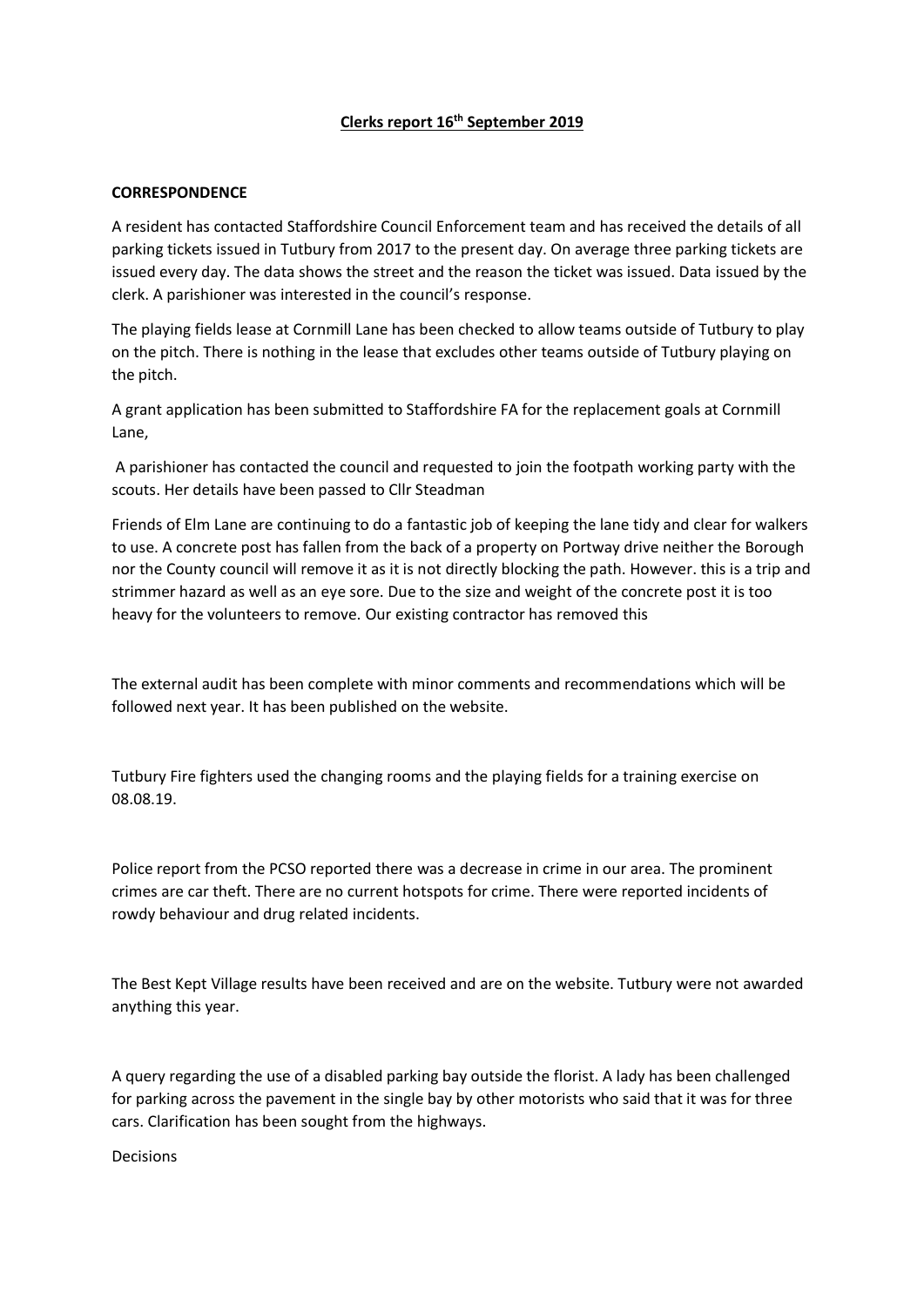### **P/2019/00574**

Listed Building Consent for the installation of a ground source heating system to include the provision of new pump, external ground loops, internal heating pipework, radiators and new hot water provision Lower Castle Hayes Farm, Belmot Road, Needwood, Staffordshire, DE13 9PH **PERMITTED**

**P/2019/00361**

**Erection of a two-storey rear extension 18 Tulip Road, Tutbury, Staffordshire, DE13 9LX**

**Permitted.**

Cllr W Crossley attended the Planning committee to represent the represents and the parish council to object to this extension. However, 13 Borough Councillors were in favour and one voted to object. Therefore, the application was permitted**.**

## **BOROUGH COUNCIL REPORT**

Duke St Car Park bins

ESBC have erected the signage regarding the CCTV and has installed the mobile CCTV camera. They are trialling this. It is new to the service and the first location that it will use it.

They hope to display signage on the bins stating that enforcement action will be taken against any businesses found to be depositing trade waste in the bins. Should we find evidence then they will be held to account and the appropriate penalties taken against them.

## **BARRIER AT FERRERS AVENUE**

The barrier at Ferrers Ave it has been hit and is out of line. The posts are concreted in and are solid. The barrier itself is also bent and quite a tight fit in the posts.

The easiest way to make it work would be to reduce the size of the bar, but it is galvanised so possibly expensive.

To dig out the post and reset it, I would cost £200, but if someone hits it again the same problem would occur.

A new barrier would cost

Swing Car Park Barrier - Single Leaf - 2.0m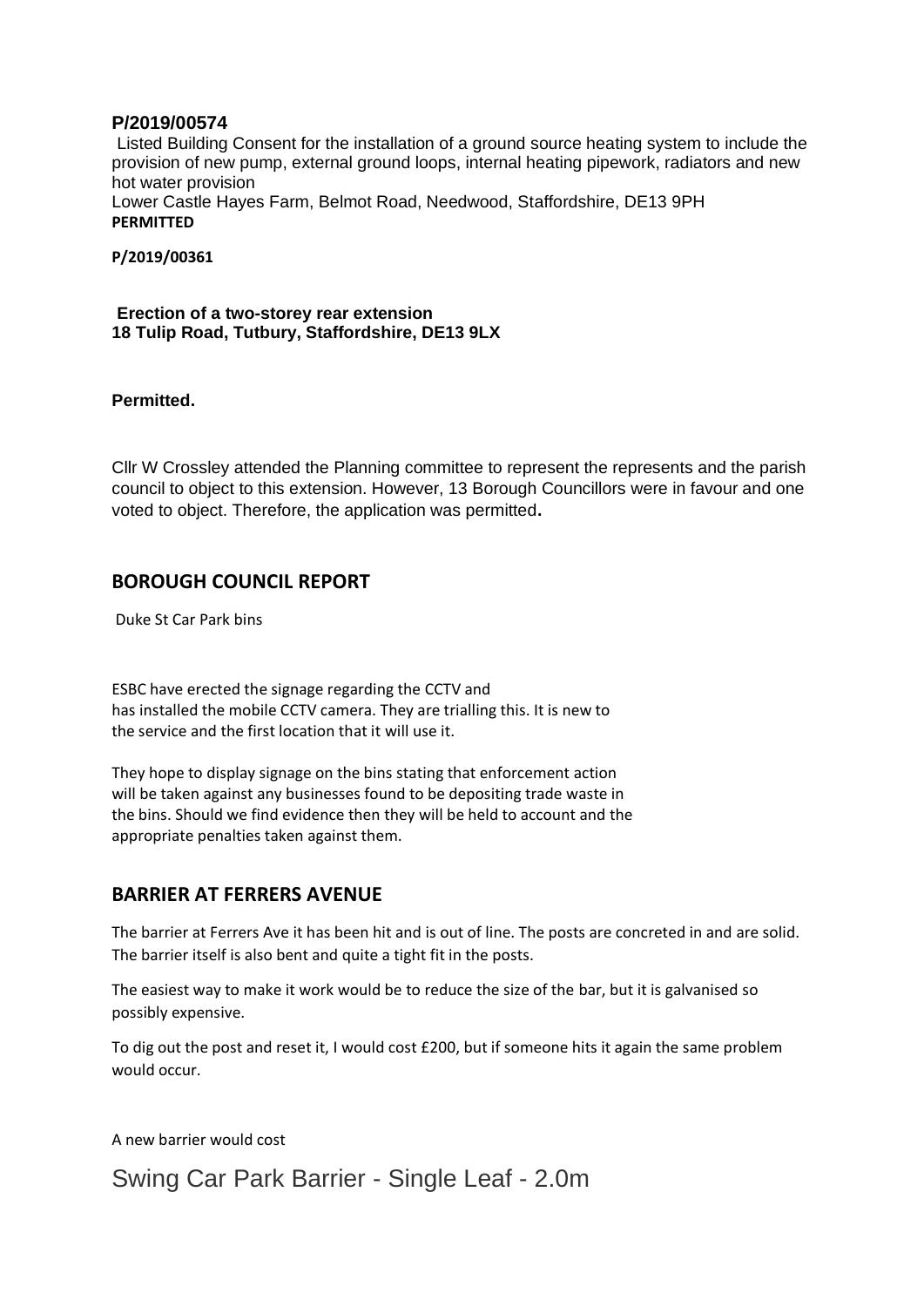**£448.85£538.62**Inc V 3-meter barrier thi is an indicative price as the

gap is 3.5 so a more bespoke price is required



To remove old barrier and install the new one would cost £375.

## **CONRMILL LANE PLAYING FIELDS REPORT**

## **Decompaction work due in October**

## **Item 3 - De-compaction**

For de-compacting football pitch using Imants Shockwave de-compactor. **Price £295.00 + VAT Or**  For de-compacting football pitch using a Vertie – drain. **Price £325.00 + VAT**

## **CHARGES**

Due to the condition of the pitch and the single use of the pitch by the junior team, the parish council were able to claim VAT on costs rather than charging the junior team.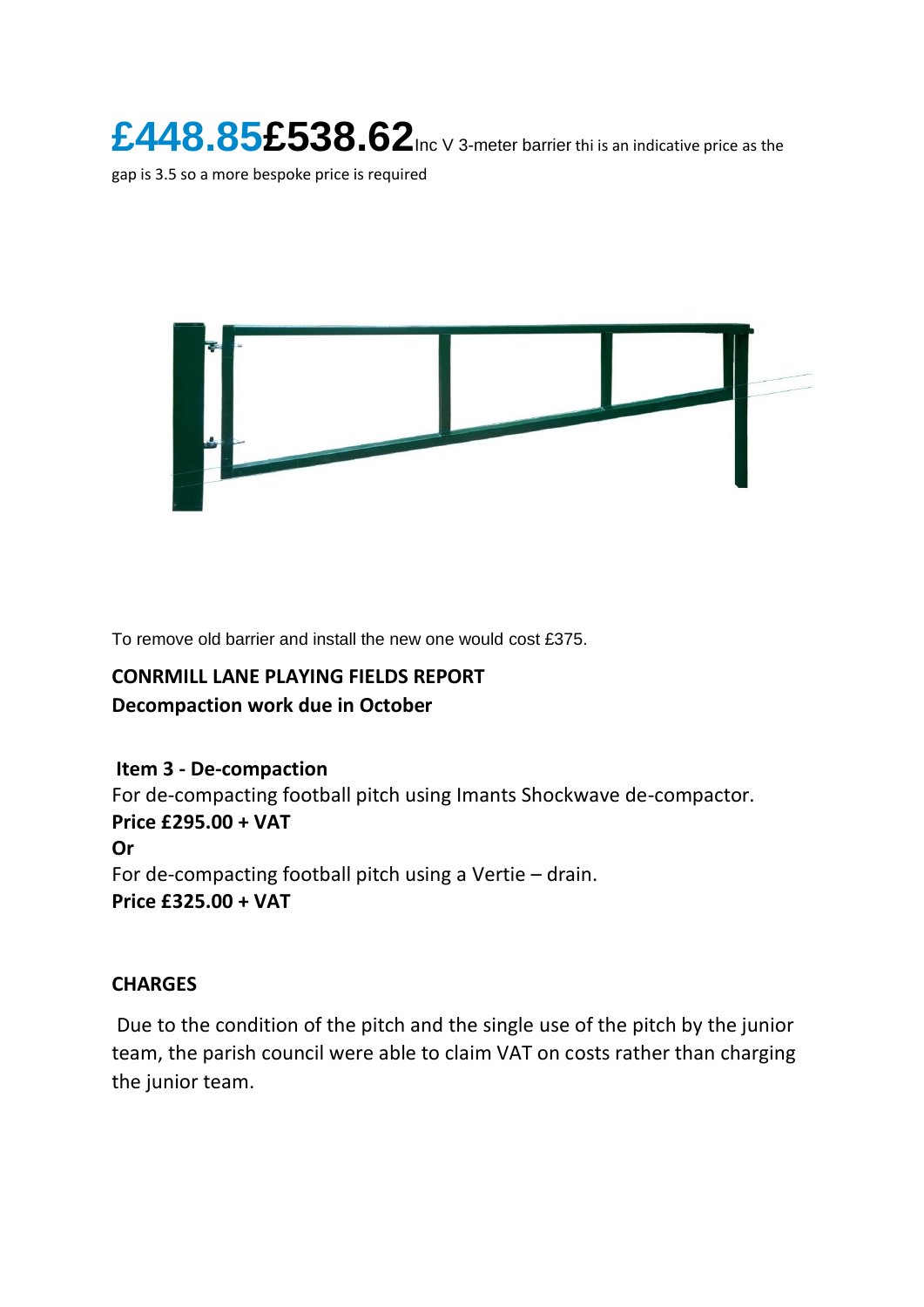Now the council are investing in improving in the pith and are purchasing movable goal posts. Charges need to be implemented for the use of the pith. The junior and senior Tutbury Tigers teams should be invoices. Hatton United are marking out the pitch and cutting the pitch as payment in lieu of pitch usage.

Previous charges that were implemented were £250 for a senior team and 150 for the junior team.

Approximately 12 matches would be played at home in a season.

A senior pitch with changing rooms elsewhere would cost approximately £65 and a junior pitch would be approx. £35

However, we are requesting Tutbury Tigers to keep the changing rooms clean, Cleaning costs at the end of the season if the changing rooms are not cleaned would be approximately £200.

### **ELECTRICITY**

The existing fixed rate tariff will expire 30/09/19 and a variable rate will be implemented.

Predicted usage is 1200 kwh

Existing costs are unit rate 14.216 per kwh

37.223 standing daily charge

The variable rate will

33 per KWH

39.708 standing daily charge.

A new fixed rate from OPUS energy would be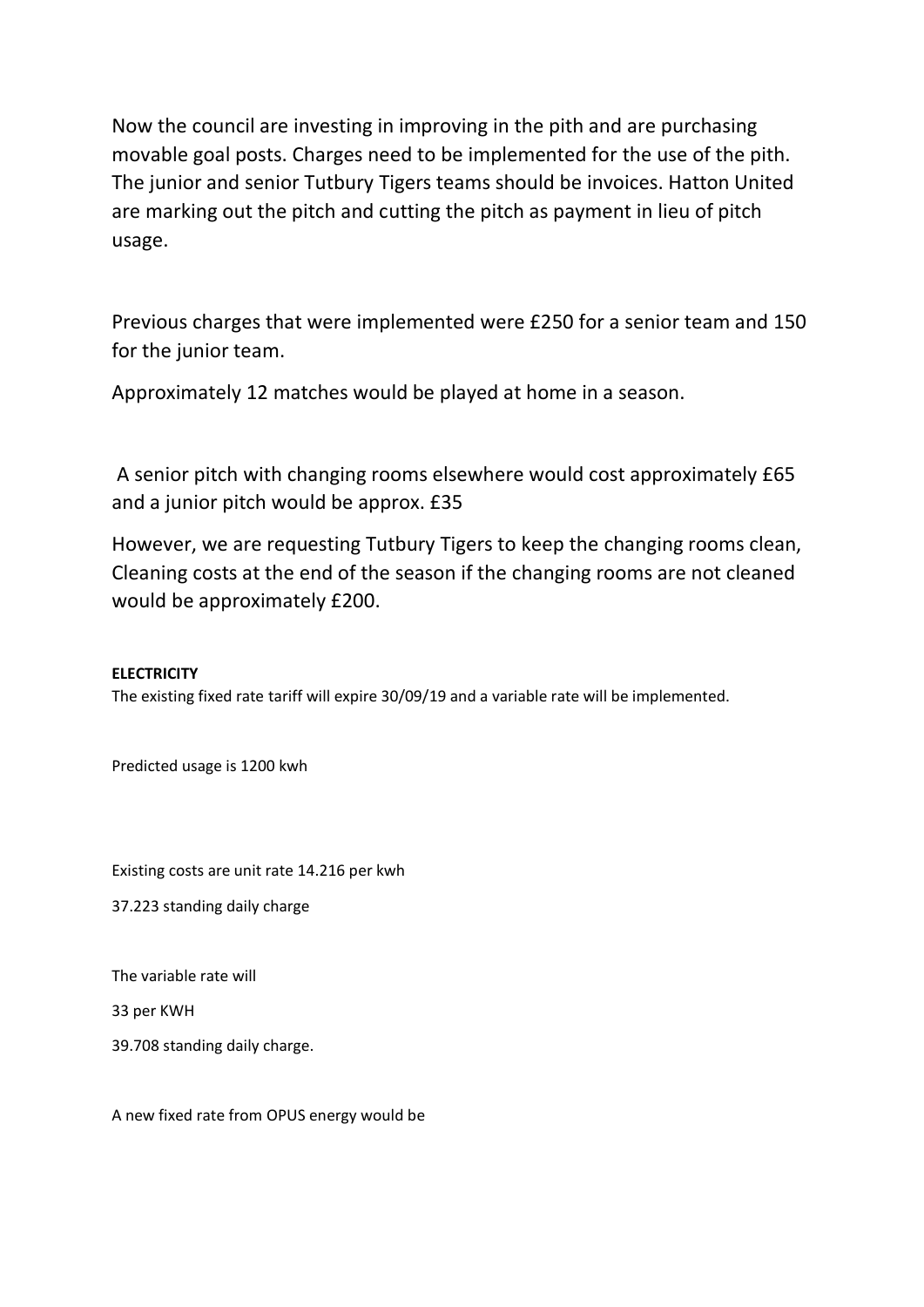Year MPAN: 1100050546232 Standing charge: 20.00 pence per day Unit rate: 13.34 pence per kWh

### **2 year**

### **MPAN: 1100050546232**

*Standing charge: 23.00 pence per day Unit rate: 13.74 pence per kWh*

### **3 year**

# **MPAN: 1100050546232**

*Standing charge: 23.00 pence per day*

*Unit rate: 13.91 pence per kWh*

### **4 year**

### **MPAN: 1100050546232**

### *Standing charge: 20.00 pence per day*

### *Unit rate: 13.94 pence per kWh*

| Supplier name                                               | <b>Octopus Energy</b>          |
|-------------------------------------------------------------|--------------------------------|
| Price plan name                                             | 100% Renewable Energ<br>Fixed  |
| Price plan type                                             |                                |
| Payment method                                              | <b>Monthly Variable Direct</b> |
| Daily standing charge                                       | 22.5 pence per day             |
| Unit rate (pence/kWh)                                       | 14.08 pence per kWh            |
| FIT Levy click to see explanation                           | £0.00 per annum                |
| Climate Change Levy click to see explanation                |                                |
| Price plan ends on                                          | 30th September 2020            |
| Additional products or services included                    |                                |
| Estimated Electricity cost for you on this price plan       |                                |
| Your annual consumption<br>(based on the consumption input) | 1,200 kWh                      |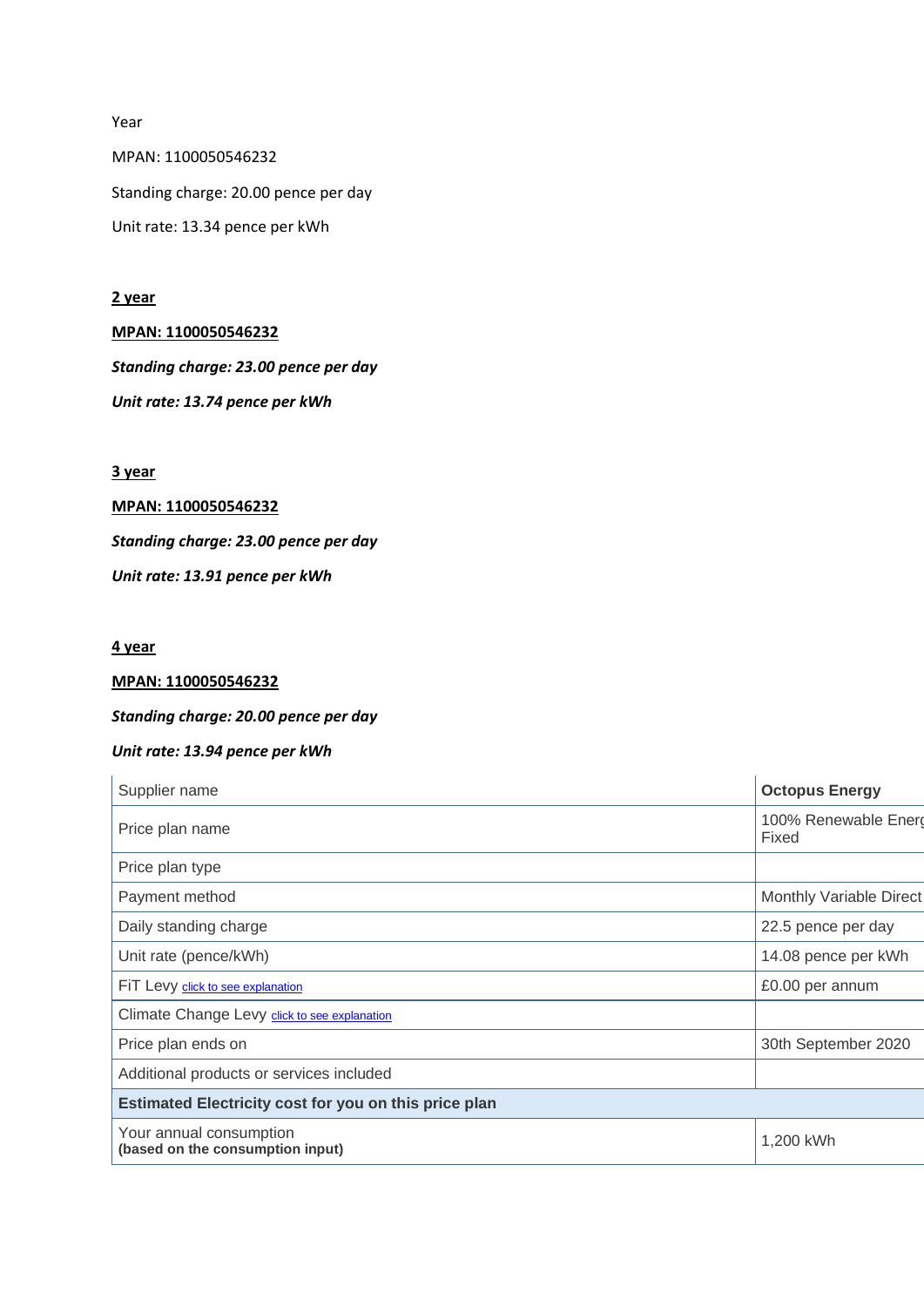| <b>Cost Projection</b><br>(based on current prices and including VAT)                                                     | $\vert$ £251.09 per annum<br>click to see calculation |
|---------------------------------------------------------------------------------------------------------------------------|-------------------------------------------------------|
| Discounts and additional charges                                                                                          |                                                       |
| Estimated direct debits (your initial monthly Direct Debit is calculated by dividing the<br>estimated annual spend by 12) | $\mathsf{E}$ 21.97 per month                          |

### British Gas

| Supplier name                                                                                                             | <b>British Gas Lite</b>                       |
|---------------------------------------------------------------------------------------------------------------------------|-----------------------------------------------|
| Price plan name                                                                                                           | Free SMART Meter - Sinc<br>Rate LSC           |
| Price plan type                                                                                                           |                                               |
| Payment method                                                                                                            | Monthly Variable Direct D                     |
| Daily standing charge                                                                                                     | 25.07 pence per day                           |
| Unit rate (pence/kWh)                                                                                                     | 13.68 pence per kWh                           |
| FiT Levy click to see explanation                                                                                         | £0.00 per annum                               |
| Climate Change Levy click to see explanation                                                                              |                                               |
| Price plan ends on                                                                                                        | 10th October 2021                             |
| Additional products or services included                                                                                  |                                               |
| <b>Estimated Electricity cost for you on this price plan</b>                                                              |                                               |
| Your annual consumption<br>(based on the consumption input)                                                               | 1,200 kWh                                     |
| <b>Cost Projection</b><br>(based on current prices and including VAT)                                                     | £255.67 per annum<br>click to see calculation |
| Discounts and additional charges                                                                                          |                                               |
| Estimated direct debits (your initial monthly Direct Debit is calculated by dividing the<br>estimated annual spend by 12) | £ 22.37 per month                             |

| <b>EDF Energy</b>                |
|----------------------------------|
| <b>Fixed for Busines</b><br>Year |
|                                  |
| Monthly Fixed Dir<br>Debit       |
| 25 pence per day                 |
| 15.40 pence per l                |
| £0.00 per annum                  |
|                                  |
| 10th October 202                 |
|                                  |
|                                  |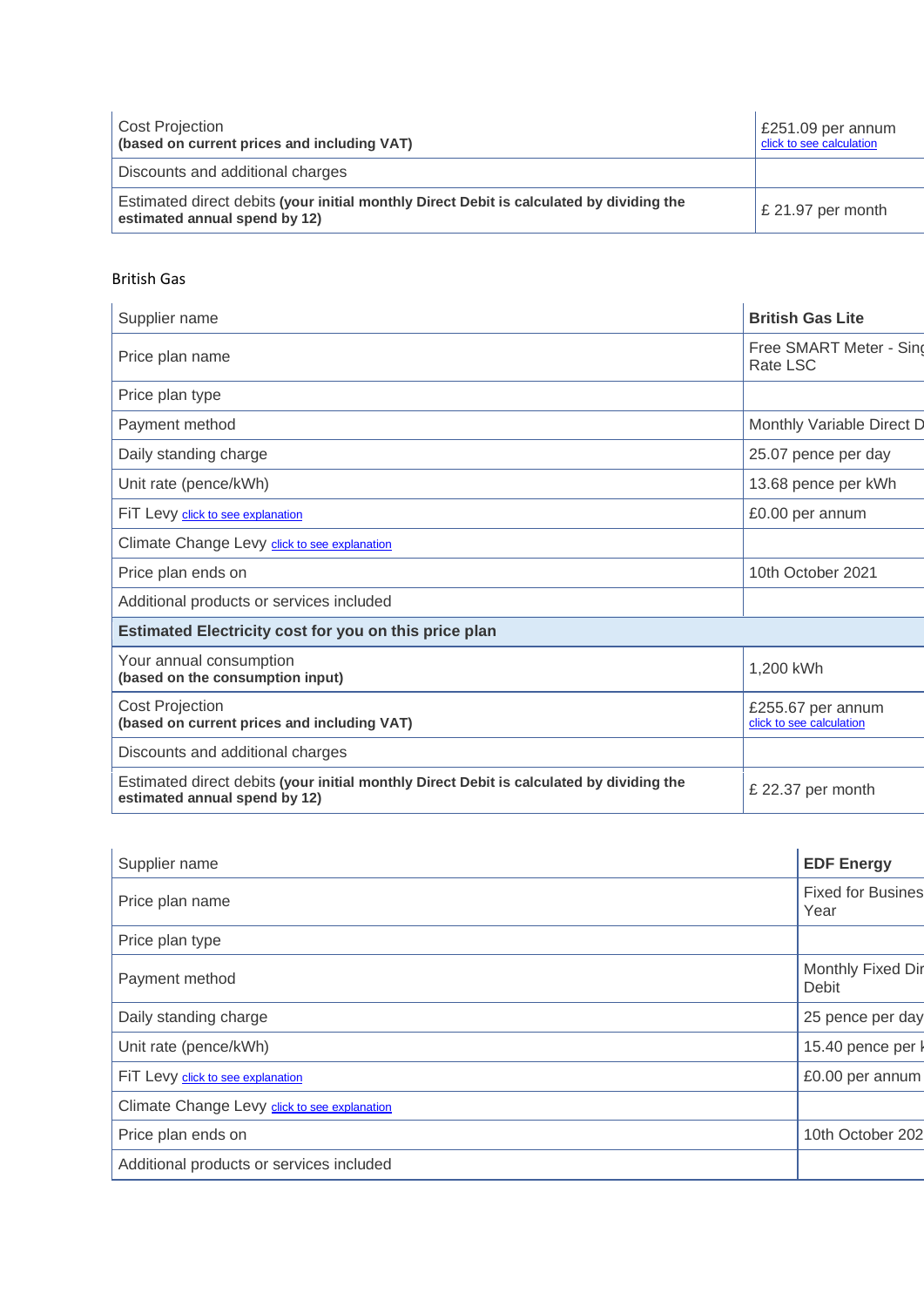| Estimated Electricity cost for you on this price plan                                                                     |                                              |  |
|---------------------------------------------------------------------------------------------------------------------------|----------------------------------------------|--|
| Your annual consumption<br>(based on the consumption input)                                                               | 1,200 kWh                                    |  |
| <b>Cost Projection</b><br>(based on current prices and including VAT)                                                     | £256.73 per annu<br>click to see calculation |  |
| Discounts and additional charges                                                                                          | -£19.32 per annul                            |  |
| Estimated direct debits (your initial monthly Direct Debit is calculated by dividing the estimated<br>annual spend by 12) | £ 22.46 per montl                            |  |

The longer-term plan for the community use of the playing fields for football was to order some 5 a side goals to be situated in the Multi use goal area and a possible new set of five a side goals to be situated next to the full-sized pitch. However, as an interim measure it has been suggested to erect one of the old goals on the first field backing onto the multi-use goal area that would act as a stopper/net for young children to have a kickabout.

## **CHURCH MATTERS**

### **CHURCH GRILL**

This is in the clerk's report for the council to decide the course of action

The council have approached five companies in seeking this work to be completed and to achieve the best value for money. 2 companies cannot provide an inclusive quote to make the bespoke grid and fit it.

One company did not want to submit a quote.

Two companies have provided a quote but the approach to this bespoke works are different. Company one quote was received in writing.

Preparation

• The existing cover is to be removed along with its surround flaunching mortar/concrete to fully expose the underlying brickwork.

All debris is to be removed and the outlet drain cleared

• Empirically test the drain outlet capacity by filling the drain with water and noting time taken for the water to drain away – Report on findings to ascertain if further investigative/remedial work downstream work is necessary.

• Refit and screw down Lionweld type covers pending reporting and any further investigations and necessary agreements. Ensure that warning signage is in place to warn pedestrians of a possible trip hazard.

Permanent Repair/Reinstatement

New Cover Frame

• Fabricated mild steel frame to fit within an area 2.66m by 460mm approximately to site directly on the existing brick walls.

• The profile of this frame will be a rectangular welded fabrication some 15mm high (flushfitting frame/cover) x 150mm wide welded tee section.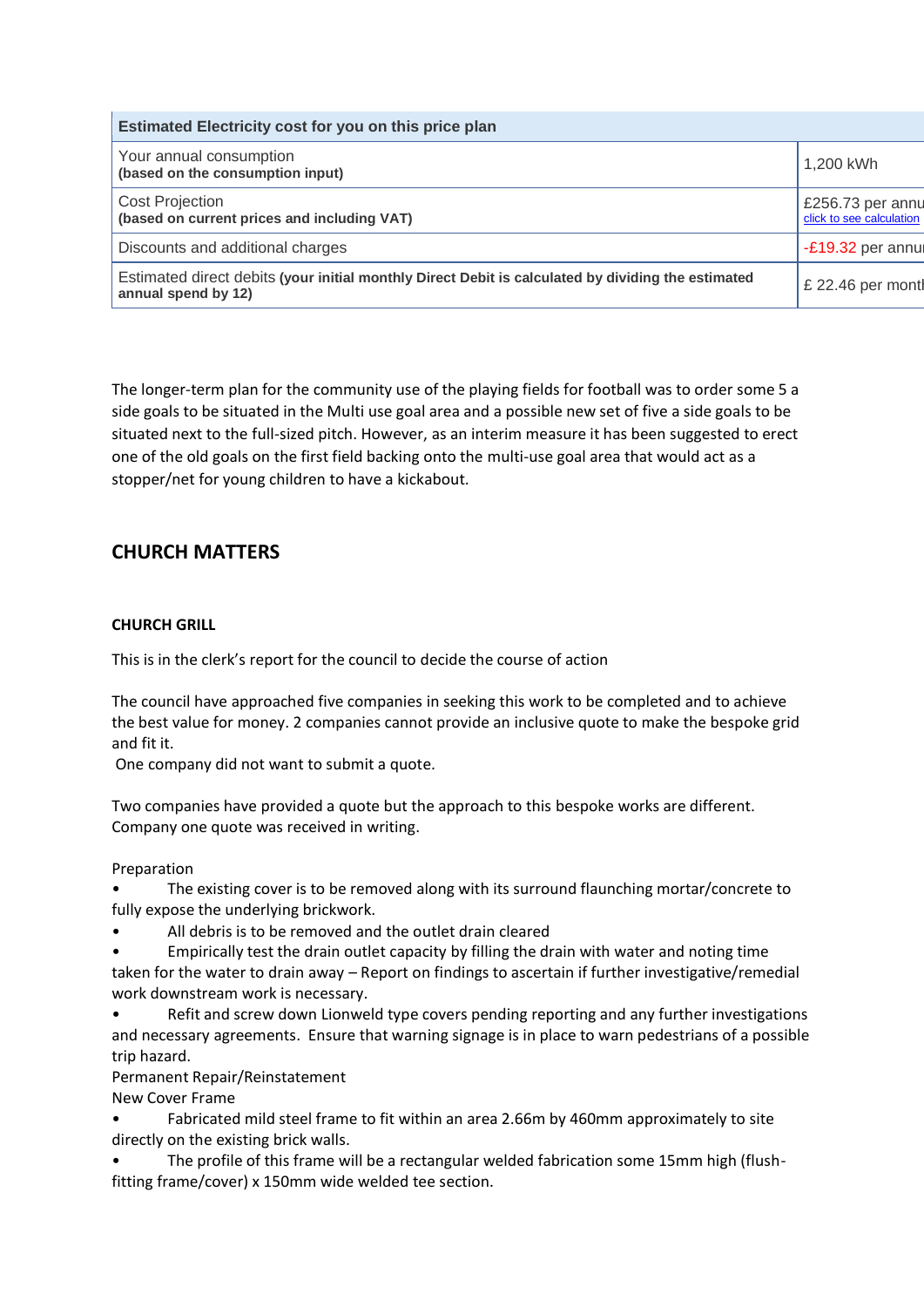• This frame will sit on the underlying brickwork which is not in one plane (i.e. warped profile along its length).

• The frame will be assembled and tack-welded on site to ensure a close fit with the underlying brickwork before final fabrication in the workshop.

• The frame will be fully welded and finished along with holding-down bolt holes, tapped M6 bolt holes for fixing covers before hot-dip galvanising to EN ISO 1461 and powder coating. New Covers

3 covers – Separate mild steel fabrications comprising:

• Fully welded 12mm x 12mm square section bars set 10mm apart within a 15mm deep steel frame. NOTE: Covers will be fabricated to fit accurately within the new frame (above) and to be held down by galvanised M6 bolts.

• The completed covers will be -hot-dipped galvanised to EN ISO 1461 and then powder coated.

Finishing Works

• The fabricated steel frame will be bolted directly to the brick walls with M6 Bolts/Rawlplug/Rawlbolt type anchors

The frame will then be grouted in/flaunched to provide smooth transitions to the surrounding tarmac surfaces using a 3:1 sharp sand / OP cement mix.

The covers will then be located and bolted down with galvanised M6 bolts,

### 1150

Company two quote received in writing

Comprising Briefly

Attend site, erect safety barrier, cordon off work area, floor saw and carefully breakout existing concrete edges. Carefully point up existing brickwork to match. Install shutter to create new concrete shoulders for fitting of new galvanised grille. Remove all site debris, clean out drainage gully.

Total price for all Works £1,853.74 plus Vat

Please refer to the financial regulations below

9.2.1. Before placing an order or making a purchase steps should be taken to ensure that the council is paying a competitive price and achieving good value for money. Wherever possible quotes should be obtained from 3 sources. Where the estimated cost exceeds [£1,000], formal written quotes should be sought.

### **DRAIN GULLIES ON THE BOTTON OF SOUTH PATH**

We have received an email from resident of Church street complaining about the level of water cascading down the church path into their garden. The drains have now been cleaned out on the South path and more work is required on the drain gullies to get them functioning better. A quote has been requested to install new gullies to the path and replace concave covers.

To install two new road gullies (cast iron cover "Wrekin ") from the drainagesuperstore. pipe them to the chamber adjacent to the old church hall make good around new gullies £1,280 .